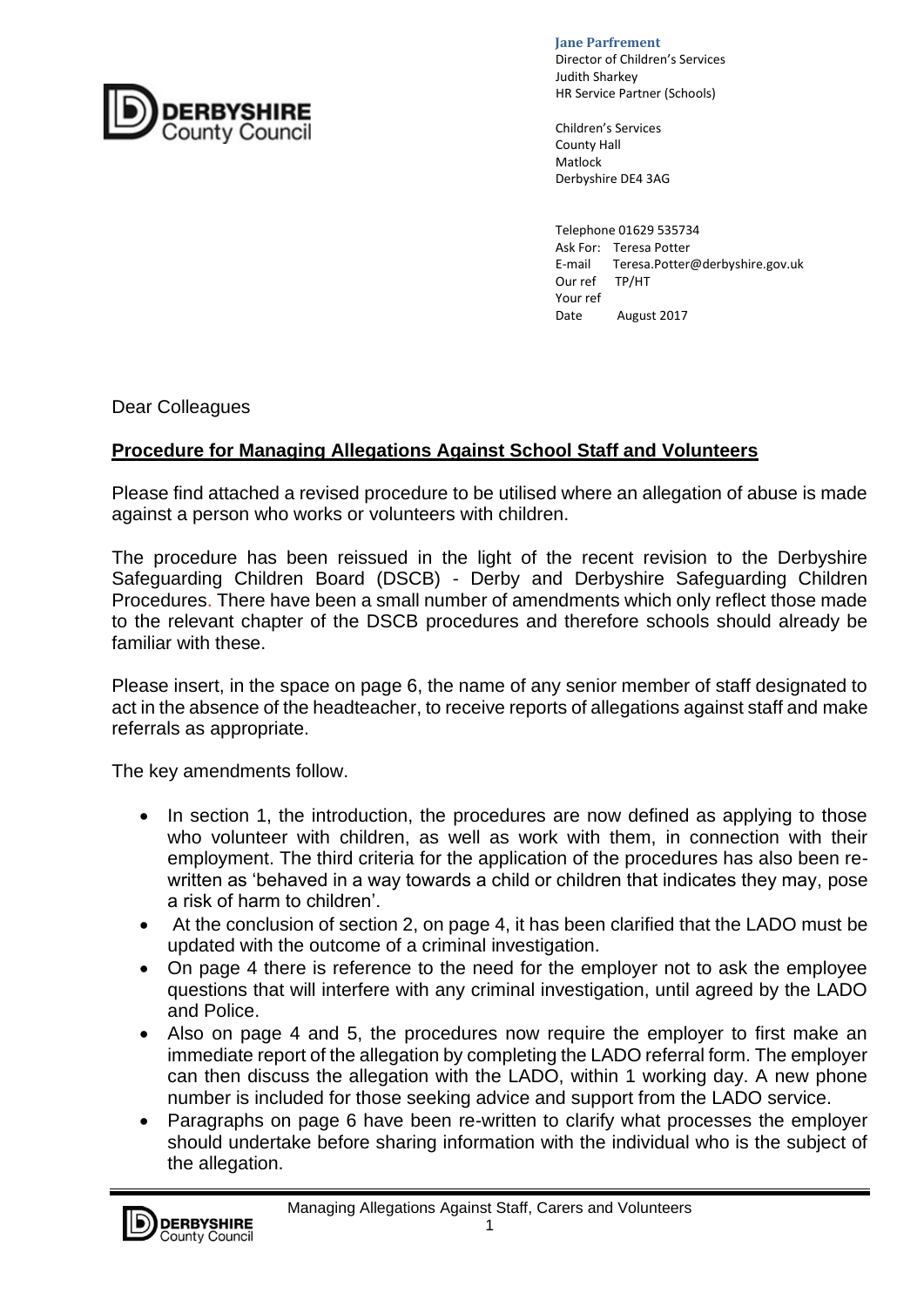- On page 7 it has been emphasised that any decision to suspend a member of staff is a matter for the employer, with the advice of their HR service.
- In section 14, page 15, a paragraph has been added detailing the requirement for the employer to report the outcome of procedures, and confirmation of any referrals to regulatory bodies, in writing to the LADO.
- The flowchart at the conclusion of the document has been updated.

You will remember that, to enhance the consistency and ease of use for schools, the former separate advice and guidance document for managing allegations in schools has been replaced by the relevant chapter (2.2) from the Derbyshire Safeguarding Children Board – Derby and Derbyshire Safeguarding Children Procedures, with additions throughout detailing specific information, advice and guidance for use in school settings. These additions are shown in *red Italics*, so they are easily distinguishable from the original DSCB chapter.

Schools should formally adopt the updated procedure and ensure all relevant personnel are informed of the contents, where the document can be accessed and the relevant in-school processes to support adherence to the requirements. Any remaining copies of the former guidance for schools should be destroyed/deleted to avoid confusion.

For any queries about the procedure, please contact the Children's Services HR Advice and Guidance team through 01629 53734. All consultants and senior consultants in the schools' team can be contacted for support in the application of the procedure.

Yours faithfully

Teresce Potter

**Teresa Potter** Senior HR Consultant

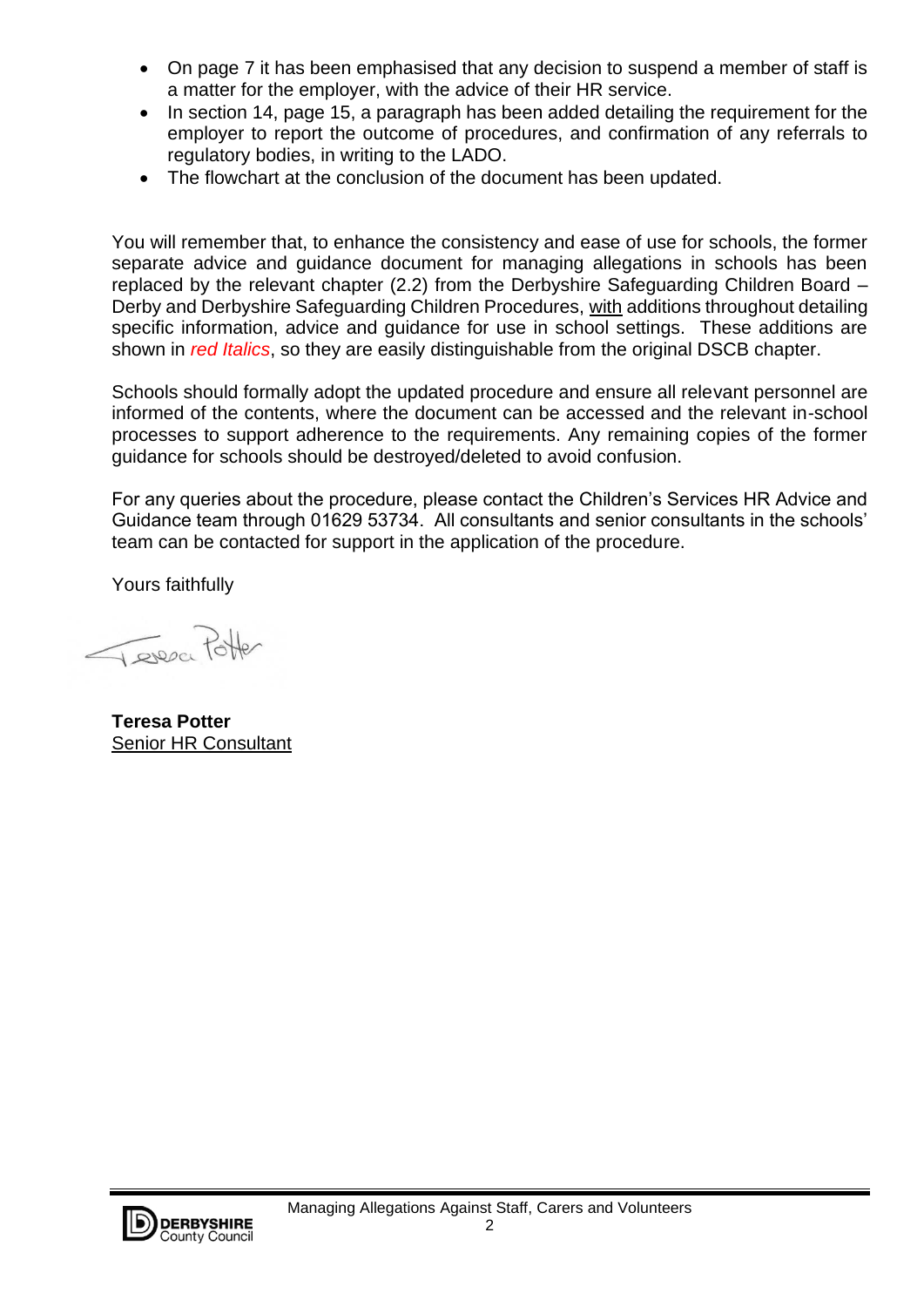

This policy will be followed but using all updated DfE guidance such as:

Keeping Children safe in Education Sept 2020.

Updated LADO flow charts 2019 added to policy

| Written by:         | DCC            | <b>Date: 2017</b> |
|---------------------|----------------|-------------------|
| Last reviewed on:   | 07/12/20       |                   |
| Next review due by: | 07/12/21       |                   |
| <b>Approved by:</b> | Governing Body |                   |
| <b>Version:</b>     |                |                   |

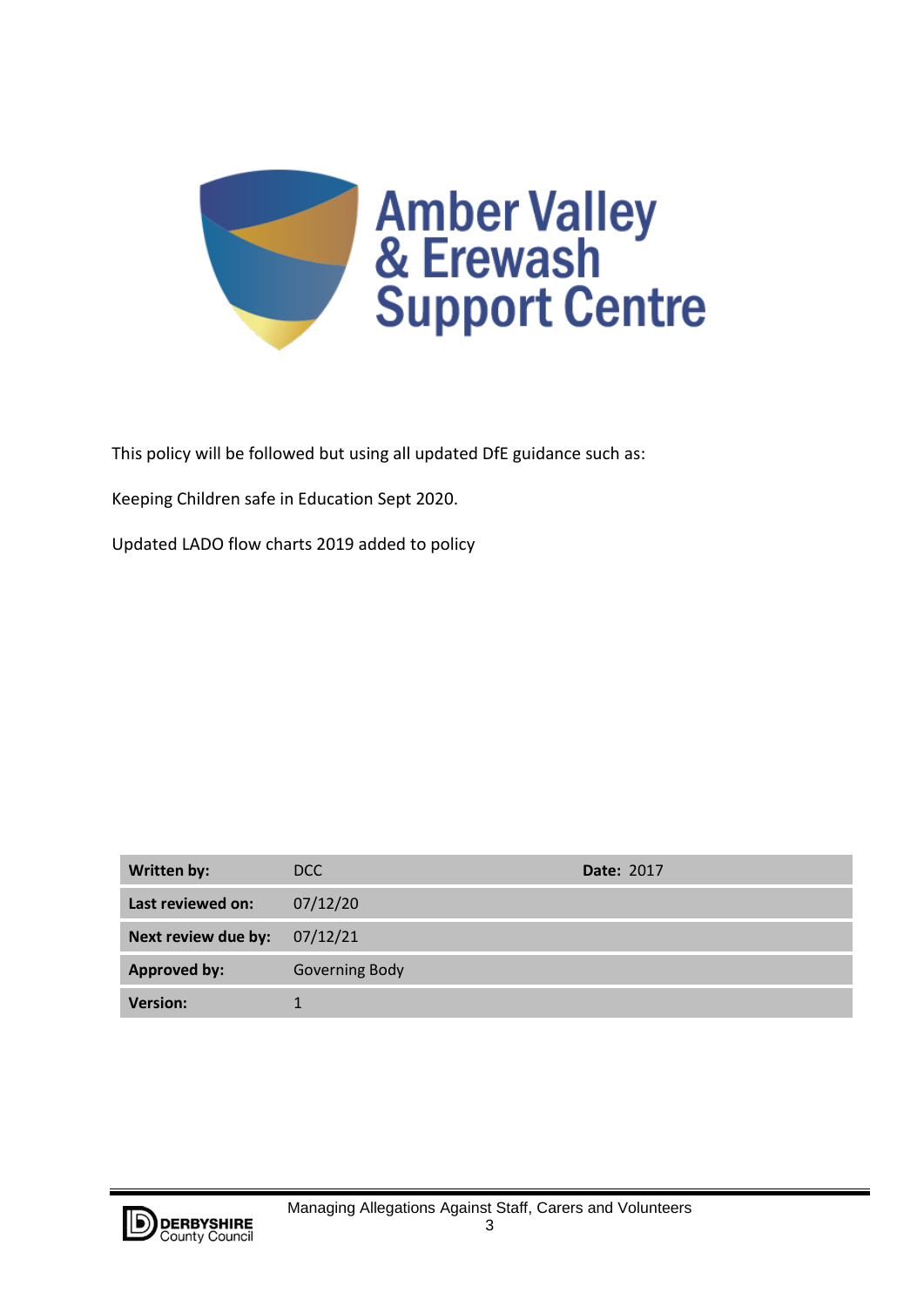### **SCOPE OF THIS CHAPTER**

These procedures are based on the framework for dealing with allegations of abuse made against a person who works with children, detailed in Chapter 6 and Appendix 5 of Working Together to Safeguard Children (2010 - now archived) and **[Keeping Children Safe in Education: Statutory Guidance for Schools and Colleges \(2015\)](https://www.gov.uk/government/uploads/system/uploads/attachment_data/file/372753/Keeping_children_safe_in_education.pdf)** should be followed by all organisations providing services for children and staff (including foster carers and prospective adopters), carers or volunteers who work with or care for children.

All references in this document to 'staff' or 'members of staff' should be interpreted as meaning all paid or unpaid staff, professionals and volunteers (including for example, foster carers, approved adopters and child minders). This chapter also applies to any person who manages or facilitates access to an establishment where children are present.

### **AMENDMENT**

This chapter was substantially revised in December 2015, it should be read in full.

## **Contents**

- 1. **[Introduction](http://derbyshirescbs.proceduresonline.com/chapters/p_alleg_staff_carer_volunteer.html#introduction)**
- 2. **[Roles and Responsibilities](http://derbyshirescbs.proceduresonline.com/chapters/p_alleg_staff_carer_volunteer.html#roles_resp)**
- 3. **[Suspension](http://derbyshirescbs.proceduresonline.com/chapters/p_alleg_staff_carer_volunteer.html#suspen)**
- 4. **[Supporting those Involved](http://derbyshirescbs.proceduresonline.com/chapters/p_alleg_staff_carer_volunteer.html#supp_invol)**
- 5. **[Confidentiality](http://derbyshirescbs.proceduresonline.com/chapters/p_alleg_staff_carer_volunteer.html#confidentiality)**
- 6. **[Resignations and 'Settlement / Compromise Agreements'](http://derbyshirescbs.proceduresonline.com/chapters/p_alleg_staff_carer_volunteer.html#reg_comp_agree)**
- 7. **[Organised and Historical Abuse](http://derbyshirescbs.proceduresonline.com/chapters/p_alleg_staff_carer_volunteer.html#org_his_abuse)**
- 8. **[Information Sharing](http://derbyshirescbs.proceduresonline.com/chapters/p_alleg_staff_carer_volunteer.html#info_share)**
- 9. **[Record Keeping](http://derbyshirescbs.proceduresonline.com/chapters/p_alleg_staff_carer_volunteer.html#rec_keeping)**
- 10. **[Timescales](http://derbyshirescbs.proceduresonline.com/chapters/p_alleg_staff_carer_volunteer.html#timescales)**
- 11. **[Oversight and Monitoring](http://derbyshirescbs.proceduresonline.com/chapters/p_alleg_staff_carer_volunteer.html#oversight_monit)**
- 12. **[Action on Conclusion of Case](http://derbyshirescbs.proceduresonline.com/chapters/p_alleg_staff_carer_volunteer.html#conclusion)**
- 13. **[Action following a Criminal Investigation or Prosecution](http://derbyshirescbs.proceduresonline.com/chapters/p_alleg_staff_carer_volunteer.html#action)**
- 14. **[Disciplinary or Suitability Process](http://derbyshirescbs.proceduresonline.com/chapters/p_alleg_staff_carer_volunteer.html#disciplinary)**
- 15. **[References](http://derbyshirescbs.proceduresonline.com/chapters/p_alleg_staff_carer_volunteer.html#reference)**
- 16. **[Allegations Against Foster Carers and Prospective Adoptive Parents](http://derbyshirescbs.proceduresonline.com/chapters/p_alleg_staff_carer_volunteer.html#alleg_fc)**
- 17. **[Learning Lessons](http://derbyshirescbs.proceduresonline.com/chapters/p_alleg_staff_carer_volunteer.html#learning_lessons)**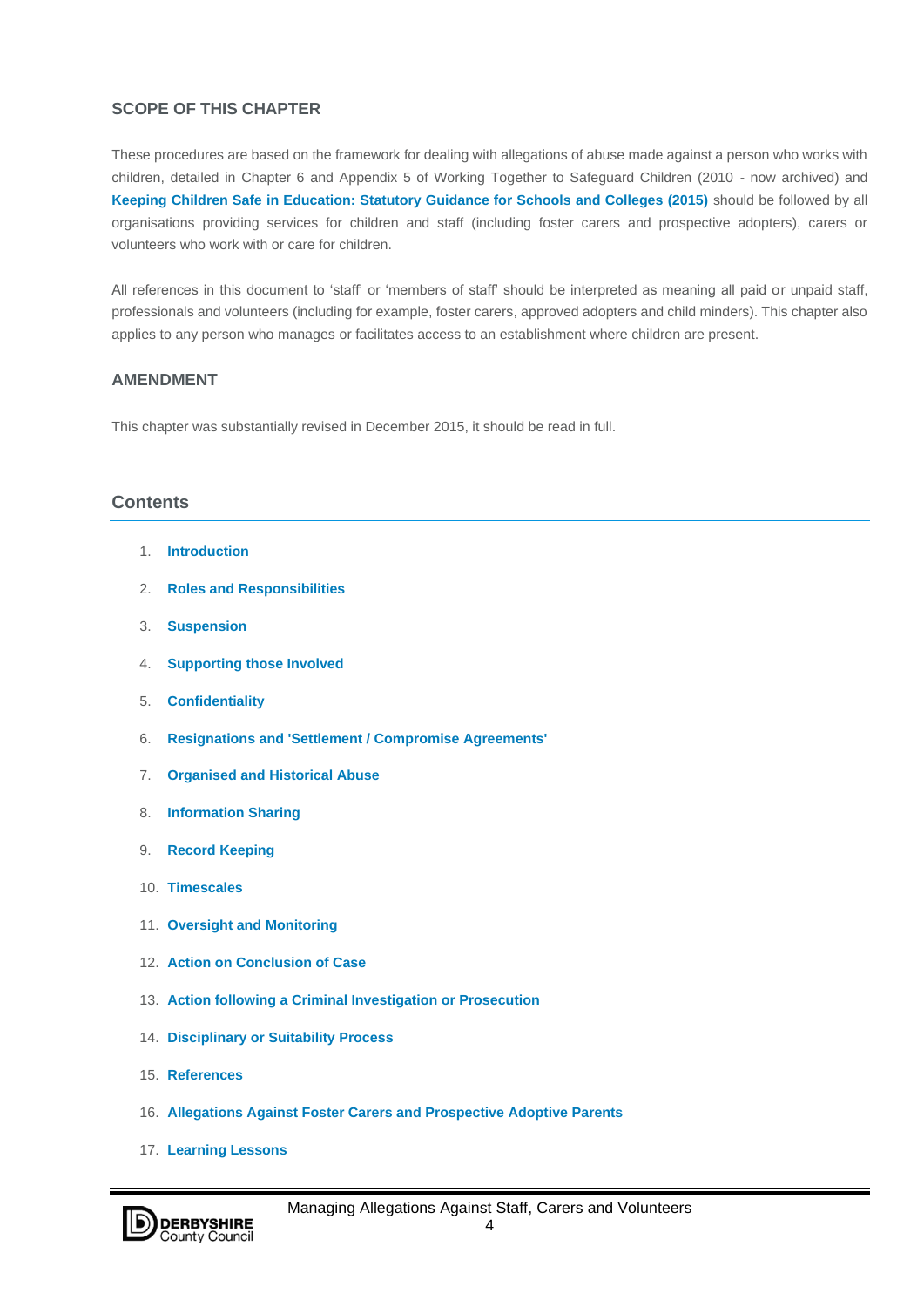### **1. Introduction**

These procedures should be applied when there is an allegation or concerns that any person

who works or volunteers with children, in connection with his/her employment or voluntary activity has:

- Behaved in a way that has harmed a child, or may have harmed a child;
- Possibly committed a criminal offence against or related to a child;
- Behaved towards a child or children in a way that indicates they may pose a risk of harm to children.

All agencies must have mechanisms to identify patterns or complaints or concerns raised about a member of staff which taken together raise suspicions of harm and therefore warrant referral.

If concerns arise about a person's behaviour in regard to his/her own children or family, the Police and/or Children's Social Care need to consider informing the Local Authority Designated Officer (LADO) (also known as Designated Officer for the Local Authority) and the person's employer in order to assess whether there are implications for children with whom the person has contact at work. Concerns about an adult at risk should be referred to Adult Social Care; see **Derby Safeguarding Board or Derbyshire Safeguarding Adults at Risk Partnership Board.**

These behaviours should be considered within the context of the four categories of abuse i.e. physical, sexual and emotional abuse and neglect, and include concerns relating to conduct at or outside work, and inappropriate relationships between members of staff and children or young people. For example:

- Having a sexual relationship with a child under 18 if in a position of trust (defined in Section 21 Sexual Offences Act 2003) in respect of that child (even if consensual) - see Sections 16-19 Sexual Offences Act 2003);
- 'Grooming' i.e. meeting a child under the age of 16 with intent to commit a relevant offence (see s15 Sexual Offences Act 2003);
- Other 'grooming' behaviour giving rise to concerns of a broader child protection nature e.g. inappropriate text/email messages or images, gifts, socialising;
- Possession of indecent photographs/pseudo-photographs of children;
- Inappropriate behaviour towards children and/or conduct (i.e. social media, domestic abuse).

The Local Authority Designated Officer (LADO) is available for advice and support and this does not necessarily mean all discussions will lead to a LADO referral or process.

There should be a clear distinction between an allegation, a concern about the quality of care or practice and a complaint. Organisations should also have clear whistle blowing procedures and these should be referenced in staff training, codes of conduct and culture.

*Schools are reminded that a number of other school policies may also be relevant to the handling of any allegation of harm to a child made against a member of staff. These include:*

- o *Disciplinary Policy*
- o *Child Protection/Safeguarding Policy*
- o *Confidential Reporting Code (whistleblowing policy)*
- o *Intimate and Personal Care*
- o *Physical Intervention Policy*

Managing Allegations Against Staff, Carers and Volunteers

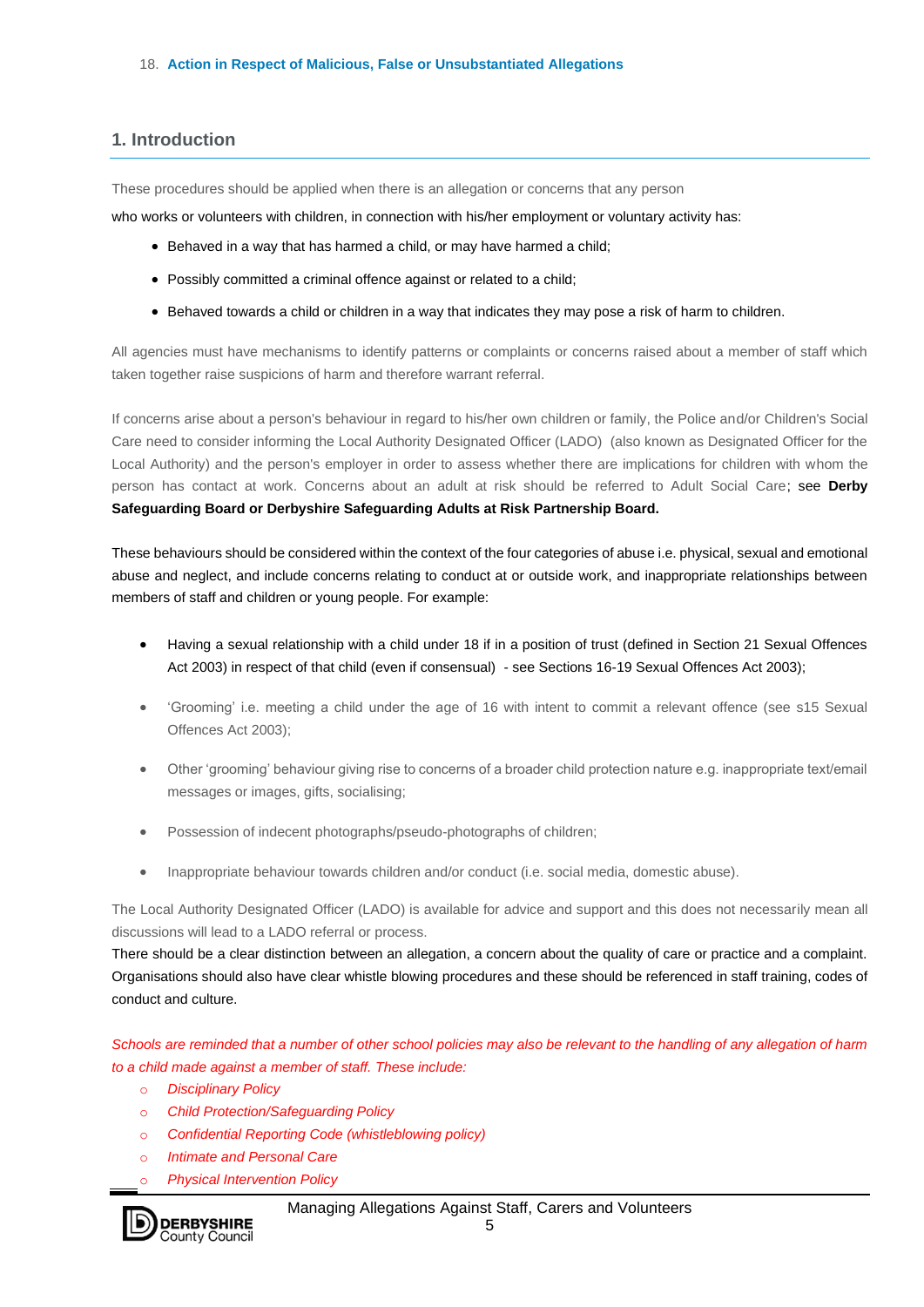- o *Acceptable Use of Internet & Electronic Communication*
- o *Recruitment & Selection Policy*
- o *Safe Working Practice*
- o *School Complaints Procedure*
- o *Continuous Professional Development (to ensure relevant training is kept up to date)*

## **2. Roles and Responsibilities**

Each Derbyshire Safeguarding Children Board (DSCB) member organisation should identify a named senior officer, known as the designated officer, with overall responsibility for:

- Ensuring that the organisation deals with allegations in accordance with these procedures;
- Resolving any inter-agency issues;
- Liaising with the DSCB on the subject.

Employers and voluntary organisations should also ensure they have clear policies in place setting out the process, including timescales, for investigation and what support/advice is available to those individuals about whom allegations have been made.

Local Authorities should, in addition, have designated a particular officer *(the LADO),* or team of officers to:

- Be involved in the management and oversight of individual cases;
- Create a 'LADO' record on Children's Social Care electronic systems;
- Provide advice and guidance to employers and voluntary organisations;
- Liaise with the Police, Social Care and other agencies;
- Monitor the progress of cases to ensure that they are dealt with as quickly as possible consistent with a thorough and fair process.

Any such officer, or team of officers, should be sufficiently qualified and experienced to be able to fulfil this role effectively, for example qualified social workers. Any new appointments to such a role, other than current or former designated officers moving between local authorities, should be qualified social workers. Arrangements should be put in place to ensure that any allegations about those who work with children are passed to the designated officer, or team of officers, without delay.

#### See **[Local Contacts](http://derbyshirescbs.proceduresonline.com/chapters/pr_contacts.html)**.

Employers should designate:

- A named senior manager to whom allegations or concerns should be reported;
- A named deputy to whom reports should be made in the absence of the designated senior manager or where that person is the subject of the allegation or concern. Ideally this should not be the same named designated safeguarding lead for children.

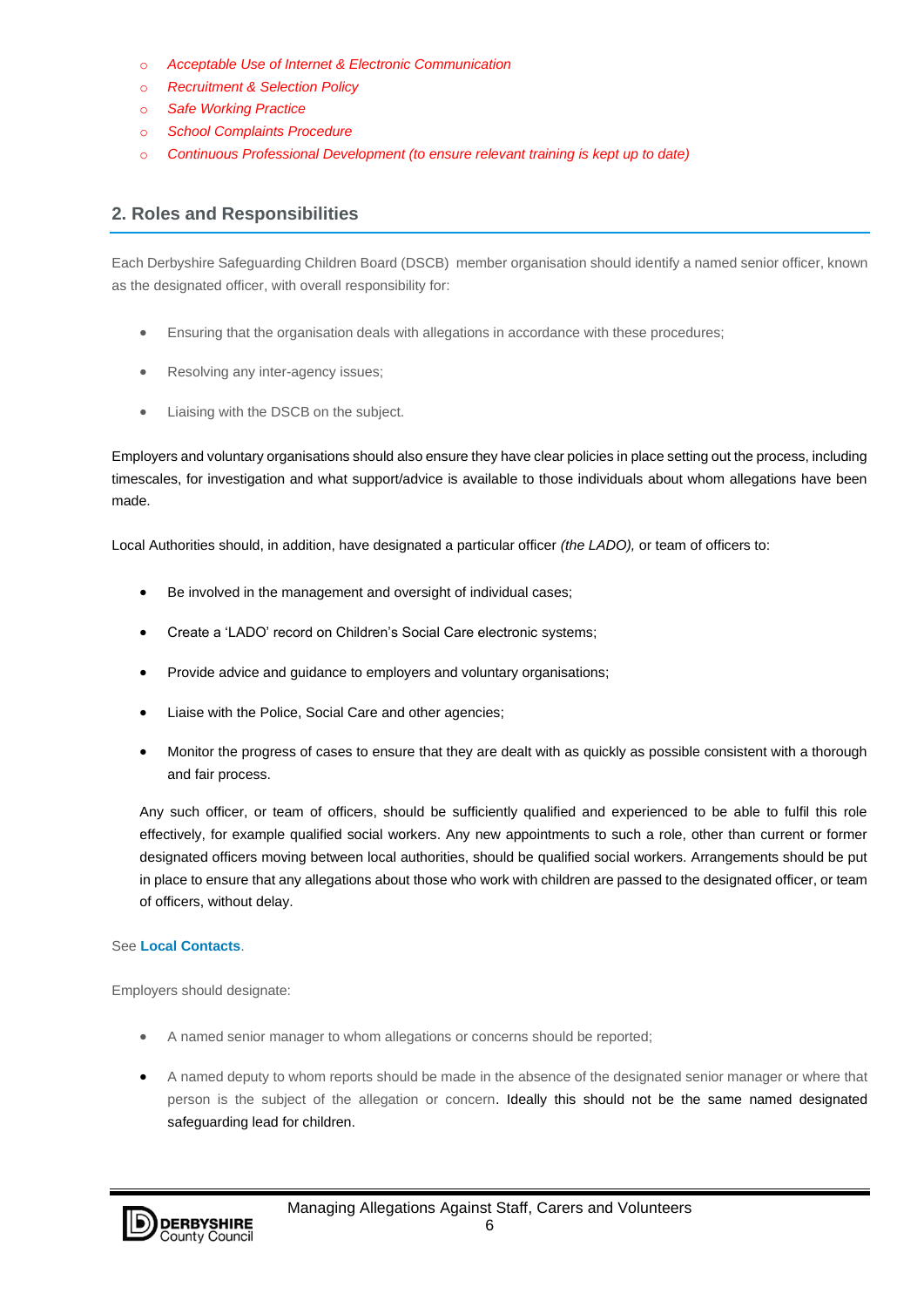*For schools the named senior manager will be the Headteacher, with a deputy or other named senior manager where there is no deputy, nominated to act in their absence. (Insert name) The Chair of Governors is the person designated to receive any allegation made against the Headteacher and should this not be possible for any reason, the report should be made directly to the LADO.* 

The Detective Inspector from the Police Central Referral Unit (CRU) will:

- Have a strategic oversight of the local Police arrangements for managing allegations against staff and volunteers;
- Liaise with DSCB on the issue;
- Ensure compliance.

The Police Central Referral Unit should designate a detective sergeant(s) to:

- Liaise with the LADO;
- Take part in strategy discussions;
- Create a referral and determine if a crime is to be recorded; where a child alleges assault and has an injury, an alleged crime will always be recorded;
- Review the progress of the cases in which there is a Police investigation;

#### Ensure the LADO is updated with the outcome of a criminal investigation or related prosecution.

#### **2.1 Initial Considerations**

The first priority must be to ensure the immediate safety of the child and other children affected, or in contact with the individual (including their own children). In a residential setting, it will be appropriate to consider what supervising arrangements are required to safeguard the child. Some allegations will be so serious they require immediate intervention by Police and/or Social Care. In these situations the employer will need to involve the Police (for example if the person is deemed to be an immediate risk to children or there is evidence of a criminal offence) and/or Children's Social Care where there are immediate Child Protection concerns e.g. where a child has been injured. Where there is no such evidence, the employer should discuss the allegations with the LADO in order to help determine whether Police and/or Social Care involvement is necessary.

The employer should not ask the employee any questions that will interfere with any criminal investigation until it has been agreed by LADO and police. The employer should immediately complete the LADO Referral Form (see **[Documents](http://derbyshirescbs.proceduresonline.com/docs_library.html)  [Library](http://derbyshirescbs.proceduresonline.com/docs_library.html)**) and email securely to:

- Derbyshire: **[GCSX.CAYAProfessionalallegations@derbyshire.gcsx.gov.uk](mailto:GCSX.CAYAProfessionalallegations@derbyshire.gcsx.gov.uk)**;
- Derby: **[cypsafeguarding@derby.gcsx.gov.uk](mailto:cypsafeguarding@derby.gcsx.gov.uk)**

They should then discuss the allegation with the LADO; this discussion should take place within **1 working day**. Allegations reported to the Police and / or Children's Social Care should also be immediately reported to the LADO. The purpose of an initial discussion is for the employer and LADO to consider the nature, content and context of the allegation and agree a course of action. The LADO may ask the employer to provide or obtain relevant information, such as previous history, whether the child or the family have made similar allegations and the individual's current contact with any children.

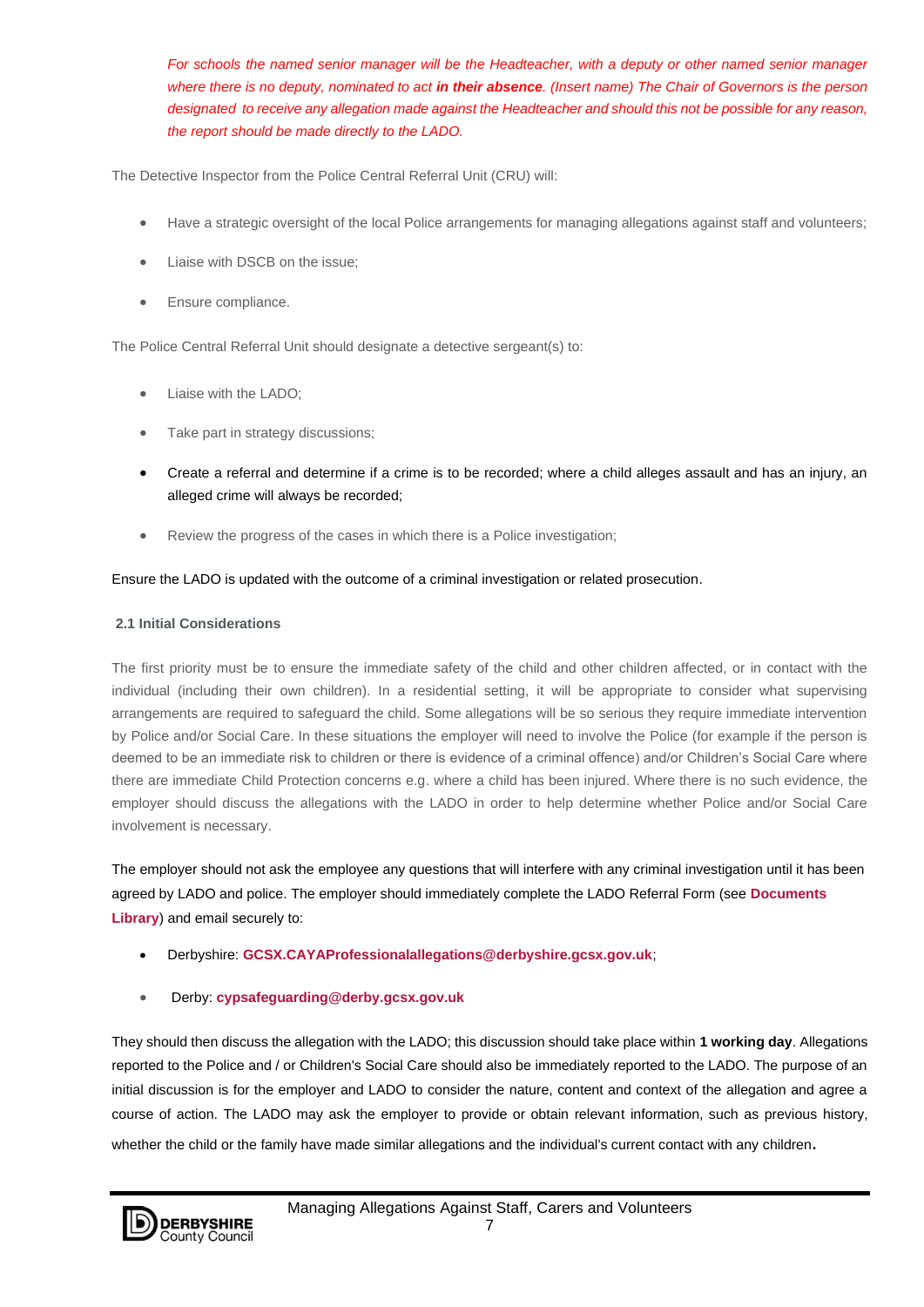The procedures for dealing with allegations need to be applied with common sense and judgement. Many cases may well either not meet the criteria set out in **[Section 1, Introduction](http://derbyshirescbs.proceduresonline.com/chapters/p_alleg_staff_carer_volunteer.html#introduction)** or may do so without warranting consideration of either a Police investigation or enquiries by Children's Social Care.

## *Initially, reporting should be through the LADO referral form as noted above and– for advice and support professionals can contact the LADO Service 01629 535353.*

The LADO will consult with Children's Social Care and the Police as appropriate and inform the employer of any intention to do so.

Regulatory bodies such as **[Ofsted](http://trixresources.proceduresonline.com/nat_key/keywords/office_standards_edu.html)** and the **[Care Quality Commission](http://trixresources.proceduresonline.com/nat_key/keywords/cqc.html)**, will need to be informed of any allegations made against members of staff who work in specific sectors. It is the responsibility of the employer to make the appropriate referrals. Those regulatory bodies will be informed of the outcomes of strategy meetings held under these procedures.

Where an individual works for a contracted service, the commissioner of that service may also need to be informed and involved in subsequent discussions. Where an individual is self-employed, an agreement must immediately be reached as to which agency – Social Care, Police or regulatory body, or the LADO themselves – will take responsibility for communication with the individual.

There are up to three strands in the consideration of an allegation:

- A Police investigation of a possible criminal offence;
- Children's Social Care enquiries and/or assessment about whether a child is in need of protection or services;
- Consideration by an employer of disciplinary action, including undertaking an immediate initial risk assessment (See **Section 3, Suspension**)

The initial sharing of information and evaluation may lead to a decision that no further action is to be taken in regard to the individual facing the allegation or concern; in which case this decision and a justification for it should be recorded by the employer and the LADO, and agreement reached on what information should be put in writing to the individual concerned and by whom. The employer should then consider with the LADO what action should follow both in respect of the individual and those who made the initial allegation.

#### *The discussion is likely to include:*

- *Clarification whether the allegation is within the scope of these procedures;*
- *Whether the allegation is demonstrably false or unfounded (without conducting an investigation, occasionally it can be identified that the allegation cannot be accurate);*
- *The nature of the concern, how and why it has arisen, any previous information about the child or the individual who is the subject of the allegation and their relationship (including any previous allegations made by the child);*
- *Any relevant background information including any particular history between the child and individual staff member;*
- *Any arrangements to secure the immediate safety of the child/ren, including consideration of the safety of the individual's own children;*
- *The necessity for a strategy meeting and whether Police and Children's Services should be contacted;*
- *Clarification whether, if the allegation is unlikely to lead to a police investigation, witness statements should be taken, including from the individual, as soon as possible.*

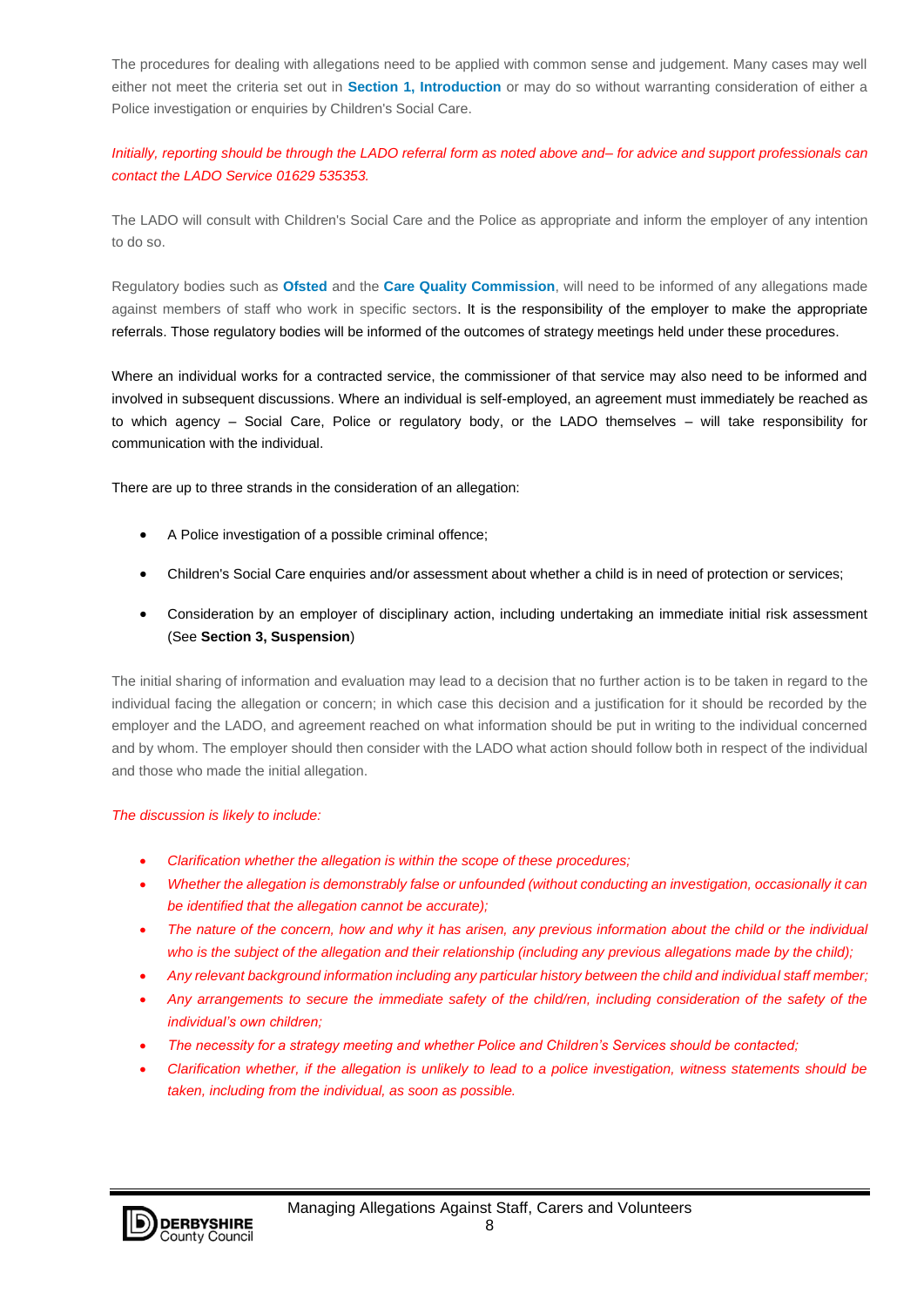*If appropriate the allegations referral form will be sent to the referrer for completion. This will include details of the adult who is the cause for concern, the school, the child, the nature of the allegation and any action taken thus far. Details of where to return the form will be included.*

The employer should seek advice from LADO regarding the point at which information should be shared with the subject accused. The LADO will make an informed decision based on the circumstances of the case, in consultation with Police, and provide necessary leaflets for the employer to distribute. It is extremely important that the employer provides the subject with as much information as possible at that time. However, where a strategy discussion is needed, or Police or Children's Social Care need to be involved, the employer should not do that until those agencies have been consulted, and have agreed exactly what information can be disclosed to the accused.

### *An important outcome of the discussion with the LADO is for the Headteacher (or other designated person) to clarify whether the subject of the allegation can be provided with any information at this stage.*

If the allegation is not demonstrably false or malicious (see **[Section 12, Action on Conclusion of a Case](http://derbyshirescbs.proceduresonline.com/chapters/p_alleg_staff_carer_volunteer.html#conclusion)**), and there is cause to suspect a child is suffering or is likely to suffer **[Significant Harm](http://trixresources.proceduresonline.com/nat_key/keywords/significant_harm.html)**, a referral should be made to Children' Social Care. If the allegation is about physical contact, the strategy discussion or initial evaluation with the Police should take into account that some injuries may have been sustained in the course of reasonable restraint. A strategy discussion should be convened in accordance with **[Child Protection Section 47 Enquiries Procedure, Strategy Discussions/ Meetings](http://derbyshirescbs.proceduresonline.com/chapters/p_cp_s47_enq.html#strategy)**; this meeting does not involve the accused person.

Where there is not an identified child, but there is still potential risk to children in general, the LADO together with the employer and Police should consider who should conduct any investigation. A strategy meeting may also be necessary to evaluate the information and agree a course of action.

Where it is clear that an investigation by the Police or Children's Social Care is unnecessary, or the strategy discussion or initial evaluation decides that is the case, the LADO should discuss the next steps with the employer. In those circumstances, the options open to the employer depend on the nature and circumstances of the allegation and the evidence and information available. This will range from taking no further action to dismissal or a decision not to use the person's services in the future.

In some cases, further enquiries will be needed to enable a decision about how to proceed. If so, the LADO should discuss with the employer how and by whom the investigation will be undertaken. In straightforward cases, the investigation should normally be undertaken by a senior member of the employing organisation. In some circumstances such as the lack of resource within the agency, or the nature or complexity of the allegation, the employer may wish to consider commissioning an independent investigator.

*Schools may approach the Local Authority to provide an independent investigation of allegations, as part of the HR services traded to schools. This is available as a standalone service at the current consultancy rate, which is halved for any school already purchasing the Childrens' Services HR Advice and Guidance package.* 

*Where the allegation is about physical contact, the initial evaluation with the police or the strategy discussion should take account that teachers and other designated school staff are entitled to use reasonable force to control or restrain pupils in certain circumstances, including dealing with disruptive behaviour. The Physical Intervention Policy should inform the evaluation of the situation.*

The employer should also seek a written account from the accused person outlining their perspective of events leading to the allegation. If the individual wishes, this account may be shared at the strategy meeting, though they must be made aware that the Police will be present and may use this account as evidence in their investigation. *The staff member should be* 

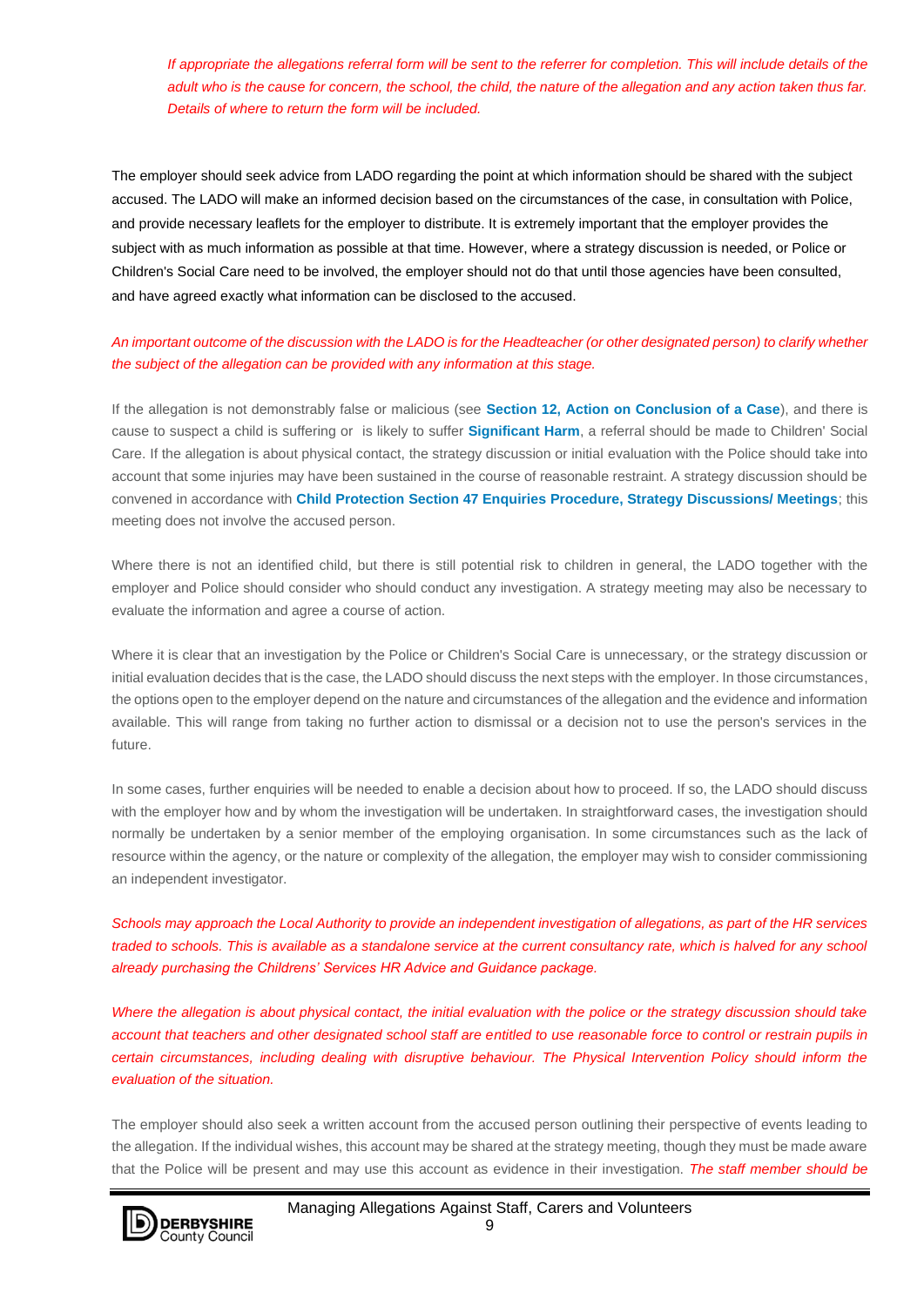advised to consult their professional association or trade union representative before submitting an account as it is likely it *would be utilised as evidence.*

*The individual who is the subject of the allegation does not attend the Strategy Meeting in person.*

## **3. Suspension**

The possible risk of harm to children posed by an accused person should be evaluated and managed in respect of the child involved and any other children in the accused member of staff's home, work or community life.

In some cases the employer will need to consider suspending the accused until the case is resolved, or make other arrangements to remove the accused person from contact with the child/children, until the investigation is complete. If the employer is concerned about the welfare of the other children in the community or the accused person's family, these concerns should be reported to the LADO.

Suspension should not be an automatic response when an allegation is reported; all options to avoid suspension should be considered prior to taking that step. Suspension should be considered only in a case where:

- There is a cause to suspect a child/ren is at risk of harm; or
- The allegation is so serious that it might be grounds for dismissal.

The employer must consider carefully whether the circumstances warrant suspension or whether the result that would be achieved by suspension could be obtained by alternative arrangements. They should seek advice from their personnel/human resources (HR) team and the LADO; the decision to suspend is a matter for the employer and their personnel/HR team. Depending on the nature of the allegation the employer should consider the potential permanent professional reputational damage to employees that can result from suspension where an allegation is later found to be unsubstantiated or maliciously intended.

If immediate suspension is considered necessary, the rationale and justification for such a course of action should be agreed and recorded by both the employer and LADO. This should include what alternatives to suspension have been considered and why they were rejected. The accused person should be given written confirmation, usually within one working day, giving as much detail as appropriate for the reasons for the suspension. The employer should also inform the person of who their named contact is within the organisation, their contact details and the support available to them.

*Please see the detailed information on Suspension in the school's disciplinary procedure. A model disciplinary policy has been provided to schools purchasing the LA traded HR service. This contains both information and advice concerning the making of a decision to suspend and the appropriate procedure. It is important to follow the correct process. The school should endeavour to find an alternative to suspension, based on an assessment of risk. The following should be considered.*

- *Redeployment within the school or college so that the individual does not have direct contact with the child or children concerned.*
- *Providing an assistant to be present when the individual has contact with children.*
- *Redeploying to alternative work in the school or college so the individual does not have unsupervised access to children.*
- *Moving the child or children to classes where they will not come into contact with the individual, making it clear that this is not a punishment and only in consultation with parents.*
- *Temporarily redeploying the individual to another role in a different location (generating no additional cost and accessible to the individual).*

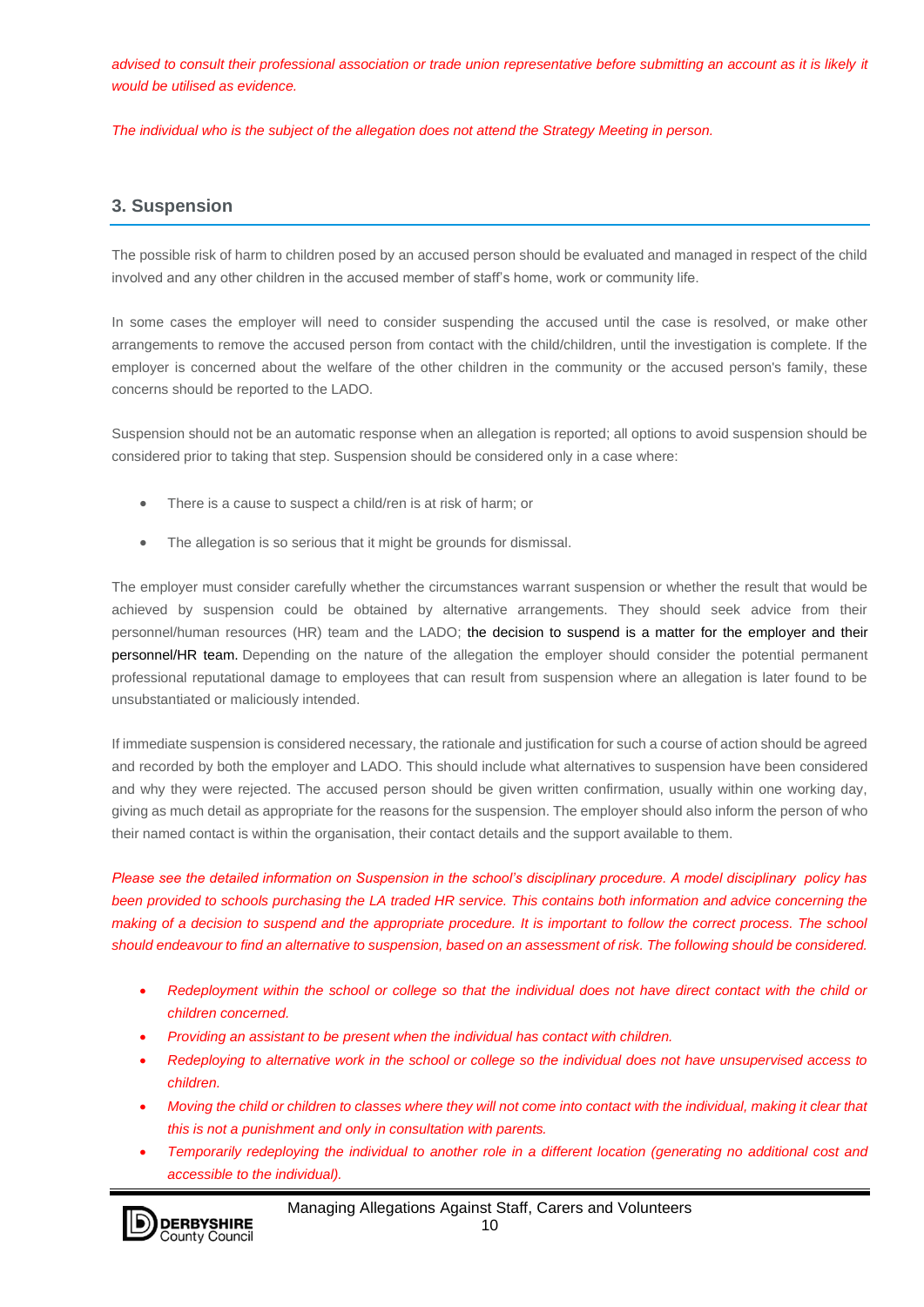#### *It is recognised that smaller schools may have more difficulty in identifying alternatives to suspension.*

Children's Social Care or the Police cannot require the employer to suspend the member of staff or a volunteer, although they should give appropriate weight to their advice. The power to suspend is vested in the employer. Where a strategy discussion or initial evaluation concludes that there should be enquiries by Children's Social Care and/or an investigation by the Police, the LADO should canvass Police and Children's Social Care for views about whether the accused needs to be suspended from contact with children. The LADO should then inform the employer of these views.

*The power to suspend is vested in the Headteacher/Chair of Governors, Police involvement does not make it mandatory to suspend an individual and the decision should be made on a case by case basis.*

*Where there remains disagreement about whether an individual should be suspended, the Chair of the strategy meeting or individual members of the meeting may consider writing to the Headteacher and Chair of Governors requesting further consideration of the matter.*

If a suspended person is to return to work, the employer should consider what help and support might be appropriate, for example a phased return to work and/or provision of a mentor, and also how best to manage the member of staff's contact with the child concerned, if still in the work place.

*Please see the Disciplinary Procedure for details of the role of a Contact Officer and other support for a suspended individual.*

### **4. Supporting those Involved**

Employers have a duty of care to their employees. They should act to manage and minimise the stress inherent in the allegations process. Support for the individual is key to fulfilling this duty. Individuals should be informed of concerns or allegations as soon as possible and given an explanation of the likely course of action, unless there is an objection by Children's Social Care or the Police. *It is expected that information about the allegation will be shared with the individual*  within 3 days (at the latest) and that where they are suspended, 4 weekly reviews will be undertaken. Under the LA model *Disciplinary Procedure the initial suspension review meeting should be held within 5 working days, unless an alternative is agreed with the individual.* 

The employer should appoint a named representative (not the investigating officer), to keep the person who is the subject of the allegation informed of the progress of the case and consider what other support is appropriate for the individual. Where an individual is self-employed, agencies and the LADO must agree who will supply this function. *Please see the school's Disciplinary Procedure for information on the role of the Contact Officer.*

The individual should be advised to contact their trade union representative if they have one, or other source of professional support. They should be provided with access to welfare counselling or medical advice where this is provided by the employer.

Where the individual is suspended a Contact Officer should be appointed as particular care needs to be taken to ensure they are kept informed of both progress of the case and current work issues. Social contact with colleagues should not be prevented unless there is evidence to suggest that such contact is likely to be prejudicial to the gathering and presentation of evidence.

*It is expected for the individual to have access to the following.*

- *Copy of the Local Safeguarding Children Board's Procedure for Allegations of Abuse made against a Person who works with Children.*
- *Information on how to access legal/union advice and representation.*

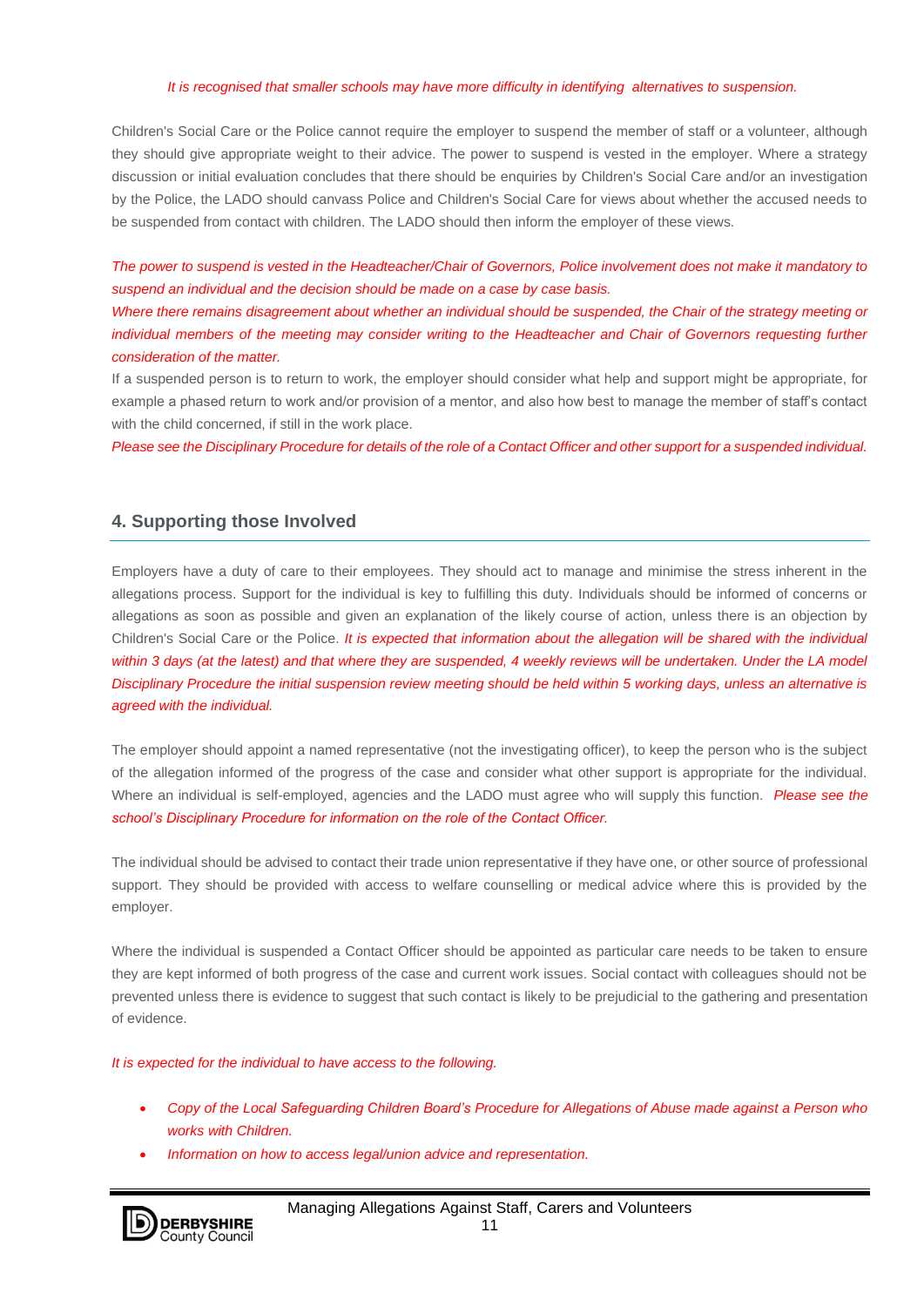- *Any relevant information on the process. These do not replace the need for a face to face discussion, but provide a framework for discussion.*
- *Information on the process of the enquiry and planned timescales.*
- *Information on the interviews which may be conducted.*
- *Information on independent support which may be available.eg, employee counselling service, professional association/ Union, General Practitioner, Teacherline.*

Minutes from the Strategy Meeting **should not** be shared with the individual against whom the allegation is made (see **[Section 2, Roles and Responsibilities](http://derbyshirescbs.proceduresonline.com/chapters/p_alleg_staff_carer_volunteer.html#roles_resp)**).

Parents or carers of a child involved should be told about the allegation as soon as possible if they do not already know of it. However, where a **[Strategy Discussion](http://trixresources.proceduresonline.com/nat_key/keywords/strategy_discussion.html)** is required, or Police or Children's Social Care need to be involved, the employer should not do so until those agencies have been consulted and have agreed what information can be disclosed to the parents or carers. Parents or carers should also be kept informed about the progress of the case, and told the outcome i.e. whether substantiated or not. Where there is a criminal investigation, the Police have a responsibility to keep a victim informed, and any prosecution is in the public domain, however they cannot be told the outcome of any disciplinary or other internal process. Where the allegation is against a teacher, parents and carers should also be made aware of the prohibition on reporting or publishing allegations about teachers. If parents or carers wish to apply to the court to have reporting restrictions removed, they should be told to seek legal advice.

The agency together with Children's Social Care and/or Police where they are involved should consider the impact on the child concerned and provide support as appropriate. Liaison between agencies should take place to ensure that the child's needs are addressed.

## **5. Confidentiality**

It is extremely important that when an allegation is made, the employer makes every effort to maintain confidentiality and guard against unwanted publicity while the allegation is being investigated or considered. When allegations are made against a teacher employers must comply with the Education Act 2011, which introduced reporting restrictions preventing the publication of any material that may lead to the identification of a teacher who has been accused by, or on behalf of, a pupil from the same school (where that identification would identify the teacher as the subject of the allegation). The reporting restrictions apply until the point that the accused person is charged with an offence, or until the Secretary of State publishes information about an investigation or decision in a disciplinary case arising from the allegation. The reporting restrictions also cease to apply if the individual to whom the restrictions apply effectively waives their right to anonymity by going public themselves or by giving their written consent for another to do so or if a judge lifts restrictions in response to a request to do so. Breaching the reporting restrictions is a criminal offence; publication includes any speech, writing, relevant programme or communication in whatever form, which is addressed to the public at large or any section of the public; this includes social networking sites.

The Police will not normally provide any information to the press or media that might identify an individual who is under investigation, unless and until the person is charged with a criminal offence. In exceptional cases where the police would like to depart from that rule, for example to trace a suspect, they must apply to a magistrates court to request that reporting restrictions be lifted.

The employer can take advice from the LADO, Police and Children's Social Care to agree the following:

- Who needs to know and what information can be shared;
- How to manage speculation, leaks and gossip;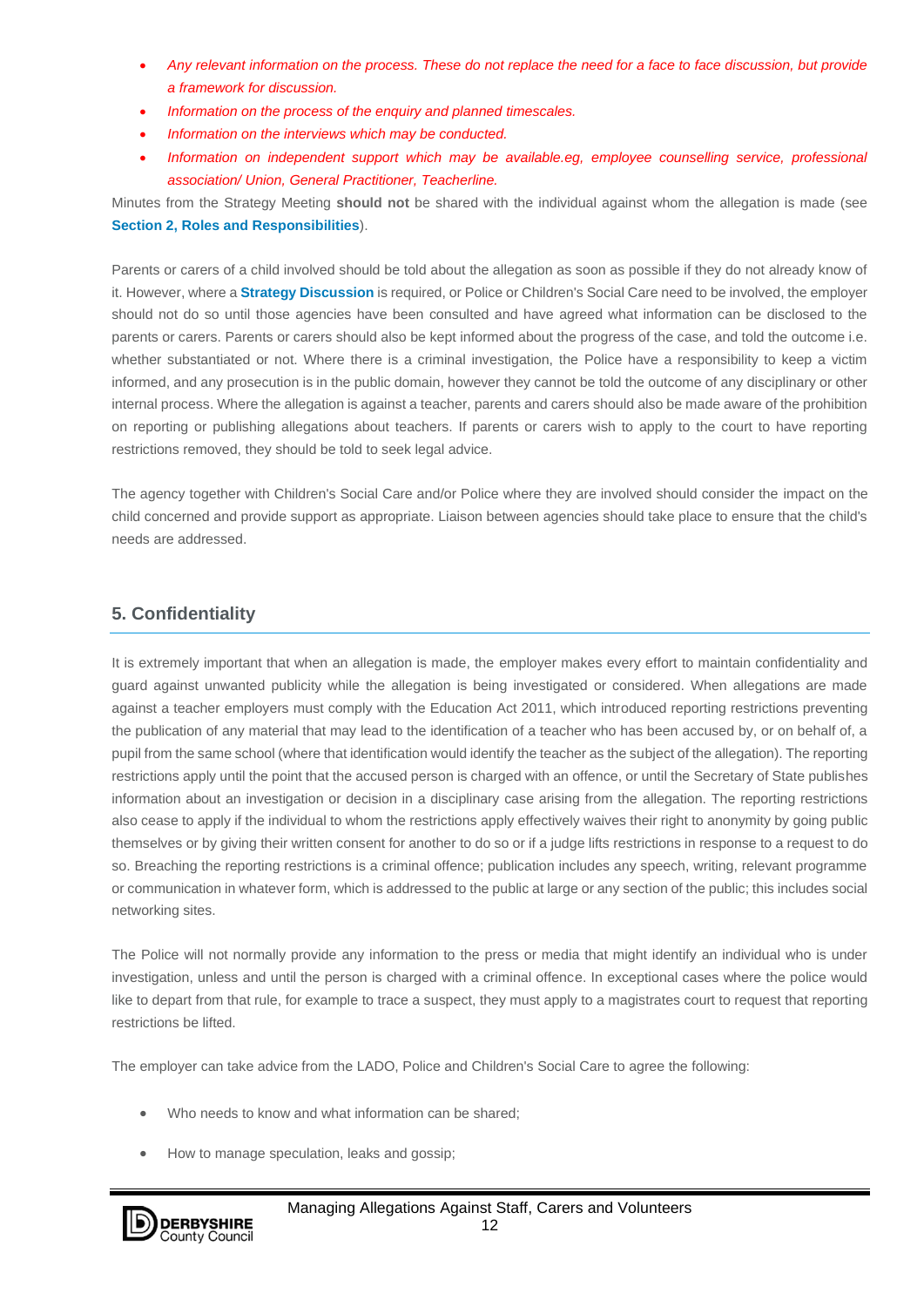- What, if any information can be reasonably given to the wider community to reduce speculation; and
- How to manage press interest if and when it should arise.

*Schools will have to determine whether staff at the school are briefed with more information than the wider school community, including reminding staff of the strict confidentiality of any information provided and the response to give to any external enquiries. Staff should also be reminded of the potential consequences of breaching confidentiality. The opinion of the individual staff member and the LADO should be sought and every effort made to reach agreement on what will be communicated. At the minimum the individual should be informed of what will be communicated to appropriate sections of the school community.*

*Schools should consult with the LADO concerning any communication from the press and in relation to media coverage of the case. A central strategy will be formulated with the school, involving the Council's press office, senior officers and HR advice. It is important that a single approach to communication is agreed with all relevant parties/agencies.*

## **6. Resignations and 'Settlement / Compromise Agreements'**

If the accused person resigns, or ceases their service, this should not prevent an allegation being followed up in accordance with this policy. The employer must also make a referral to the **[Disclosure and Barring Service \(DBS\)](http://trixresources.proceduresonline.com/nat_key/keywords/dis_barring_service.html)** and any regulatory body when the criteria are met; there is a legal duty to refer to the DBS and not doing so is a criminal offence.

Every effort should be made to reach a conclusion in all cases of allegations bearing on the safety or welfare of children, including any in which the person concerned refuses to co-operate with the process. The accused should be given the opportunity to answer the allegation and make representations about it; wherever possible this should be in the form of a written response. The process of recording the allegation and any supporting evidence, and reaching a judgement about whether it can be substantiated on the basis of all information available, should continue even if that cannot be done or the accused does not co-operate.

Settlement / compromise agreements by which a person agrees to resign if the employer agrees not to pursue disciplinary action, and both parties agree a form of words to be used in future reference, should not be used in these cases. Such an agreement will not prevent a thorough police investigation where that is appropriate.

## **7. Organised and Historical Abuse**

Investigators should be alert to signs of organised or widespread abuse and/or the involvement of other perpetrators or institutions. They should consider whether the matter should be dealt with in accordance with complex abuse procedures which, if applicable, will take priority. See also **[Investigating Complex \(Organised or Multiple\) Abuse Procedure](http://derbyshirescbs.proceduresonline.com/chapters/p_invest_complex_abuse.html)**.

Historical allegations should be responded to in the same way as contemporary concerns. It will be important to ascertain if the person is currently working with children and if that is the case, to consider whether the current employer should be informed.

## **8. Information Sharing**

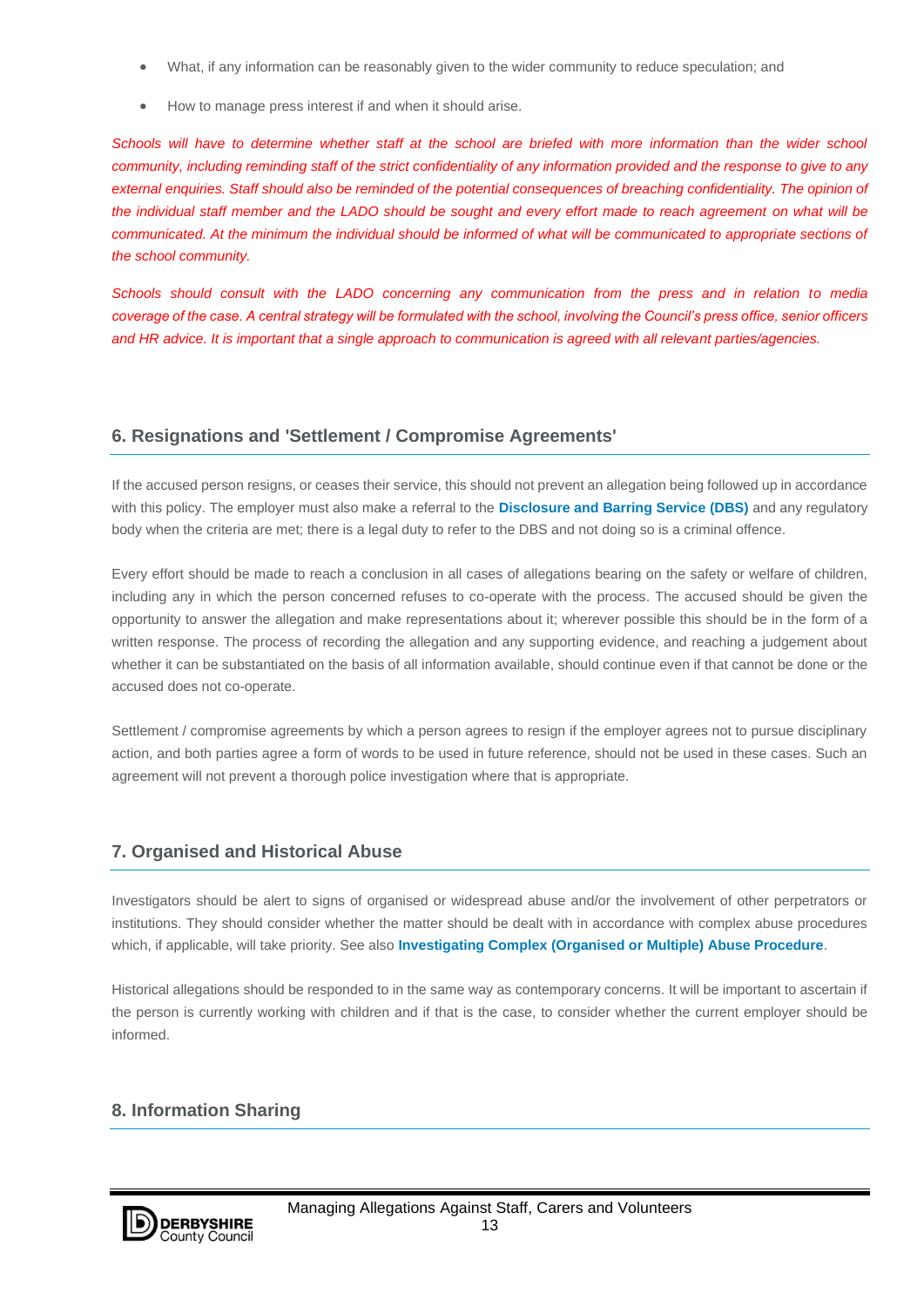In a strategy discussion or the initial evaluation of the case, the agencies involved should share all relevant information they have about the person who is subject of the allegation, and about the alleged victim.

Where the Police are involved, wherever possible the employer should ask the Police to obtain consent from the individuals involved to share their statements and evidence for use in the employer disciplinary process. This should be done as the investigation proceeds and will enable the Police to share relevant information without delay at the conclusion of their investigation and any court case.

*The school representative attending the strategy meeting is advised to establish whether other agencies are expecting, and planning, to be able to share information from their enquiries if, and when, the case is handed back to the school for use in any disciplinary procedure.*

*The staff member who is the subject of the allegation should be reminded of the advice to consult their representative, as they may benefit from guidance on the benefits and implications of giving consent to the sharing of their statement.*

Children's Social Care should adopt a similar procedure when making enquiries to determine whether the child or children named in the allegation are in need of protection or services, so that any information obtained in the course of enquiries relevant to a disciplinary case can be passed to the employer without delay.

## **9. Record Keeping**

Details of allegations that are found to have been malicious (see **[Section 12, Action on Conclusion of a Case](http://derbyshirescbs.proceduresonline.com/chapters/p_alleg_staff_carer_volunteer.html#conclusion)**) should be removed from personnel records; these are a very small minority of allegations made. For all other allegations it is important that a clear and comprehensive summary of the allegation, details of how the allegation was followed up and resolved, and a note of any action taken and decisions reached, is kept on the confidential personnel file of the accused. *It is important that a copy is provided to the person concerned.* The record should be retained at least until the accused has reached retirement age or for a period of 10 years from the date of the allegation if that is longer.

*One purpose of the record is to enable accurate information to be given in response to any future request for a reference, where appropriate. It will provide clarification in cases where future DBS disclosures reveal information from the police about an allegation that did not result in a criminal conviction. It will help prevent unnecessary re-investigation if, as sometimes happens, an allegation re-surfaces after a period of time.*

*The Information Commissioner has published guidance on employment records in its Employment Practices Code and supplementary guidance.*

*Notes of each strategy meeting will be sent to:*

- *social worker,*
- *chair of meeting,*
- *police, if present,*
- *Child Protection Support Officer (for tracking purposes),*
- *the Case manager for the employer (eg headteacher or Chair of Governors),*
- *any other invitees.*

#### **10. Timescales**

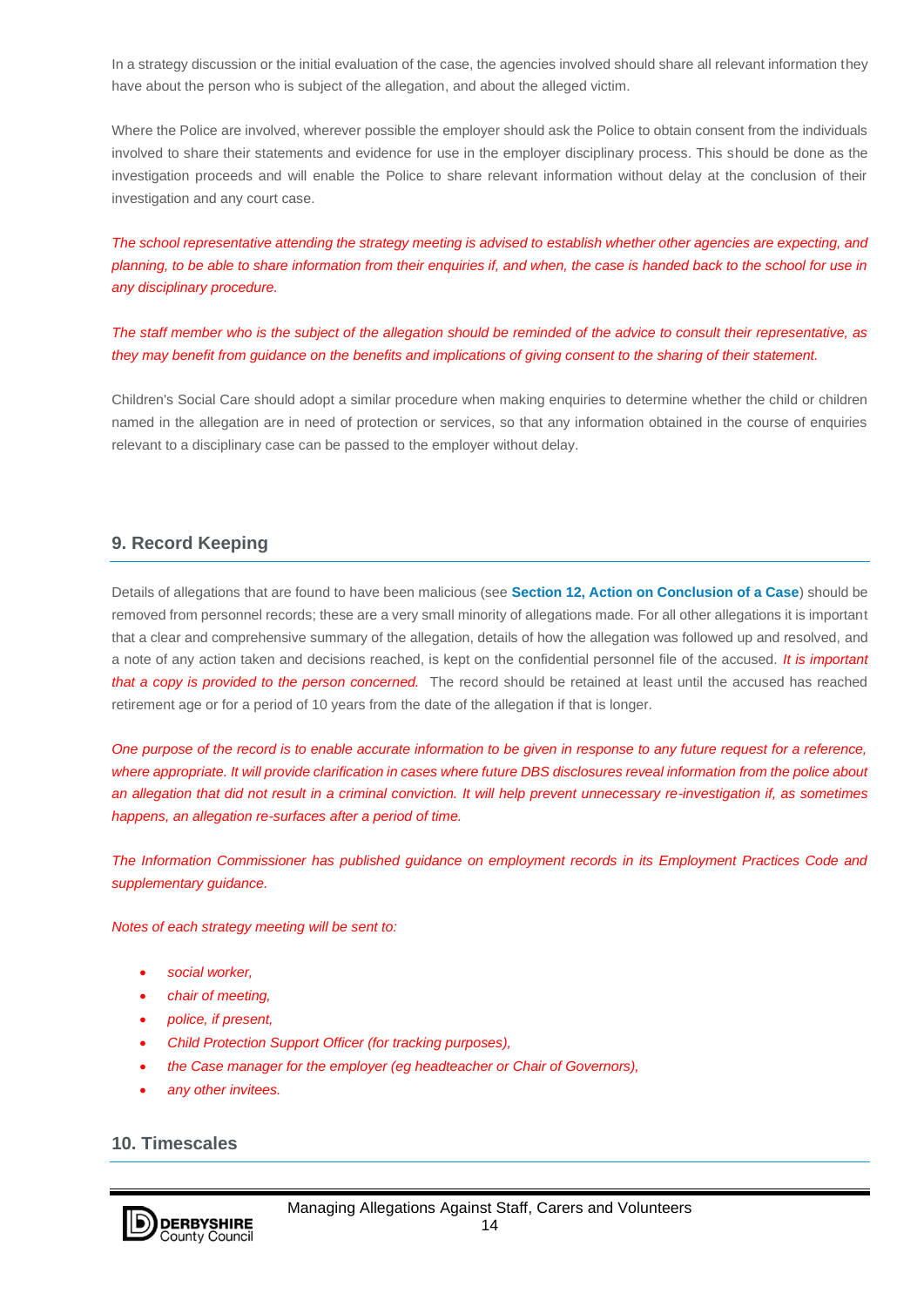It is in everyone's interest to resolve cases as quickly as possible consistent with a fair and thorough investigation. All allegations should be investigated as a priority to avoid any delay.

Where it is clear immediately that the allegation is unsubstantiated or malicious, the case should be resolved within one week. The decision about the need for a strategy meeting should be taken within 5 days. Any disciplinary action should be progressed as quickly as possible via the employer's disciplinary procedures.

*Where it is decided that there will be no police involvement, it will be for the headteacher to deal with the case. If there are still child protection concerns the headteacher should discuss these with the LADO. If no formal disciplinary action is required, the headteacher should instigate any appropriate follow up action within 3 working days. If disciplinary action is necessary and it has been established, with the staff member and their representative, that all relevant information has been collected and there is nothing further to be submitted or investigated, then the hearing should be arranged for within 15 days of the investigating officer's decision that there is a case to answer. Any additional disciplinary investigation needed should be progressed as soon as possible in accordance with the school's procedure.*

## **11. Oversight and Monitoring**

The LADO has overall responsibility for the oversight of the procedures for dealing with allegations; for resolving interagency issues; and for liaison with DSCB on the subject. The LADO will provide advice and guidance to the employer, liaise with the Police, Children's Social Care and other agencies and monitor the progress of cases to ensure that they are dealt with as quickly as possible, consistent with a thorough and fair process. Reviews should be conducted at fortnightly or monthly intervals, depending on the complexity of the case.

Police forces should also identify officers who will be responsible for liaising with the LADO, taking part in strategy discussion or initial evaluation, subsequently reviewing the progress of cases in which there is a Police investigation, sharing information on completion of the investigation or any prosecution.

If the Strategy Discussion or Children's Social Care single assessment decides that a Police investigation is required, the Police should also set a target date for reviewing the progress of the investigation and consulting with the Crown Prosecution Service (CPS) about whether to charge the individual, continue to investigate or close the investigation. Wherever possible that review should take place no later than four weeks after the initial evaluation. Dates for subsequent reviews, ideally at fortnightly intervals, should be set at the meeting if the investigation continues.

## **12. Action on Conclusion of a Case**

The following definitions should be used when determining the outcome of allegation investigations:

- **Substantiated**: there is sufficient identifiable evidence to prove the allegation;
- **False:** there is sufficient evidence to disprove the allegation;
- **Malicious**: there is clear evidence to *disprove the allegation that there* has been a deliberate act to deceive and the allegation is entirely false;
- **Unsubstantiated**: this is not the same as a false allegation. It means that there is insufficient evidence to prove or disapprove the allegation. The term therefore does not imply guilt or innocence.

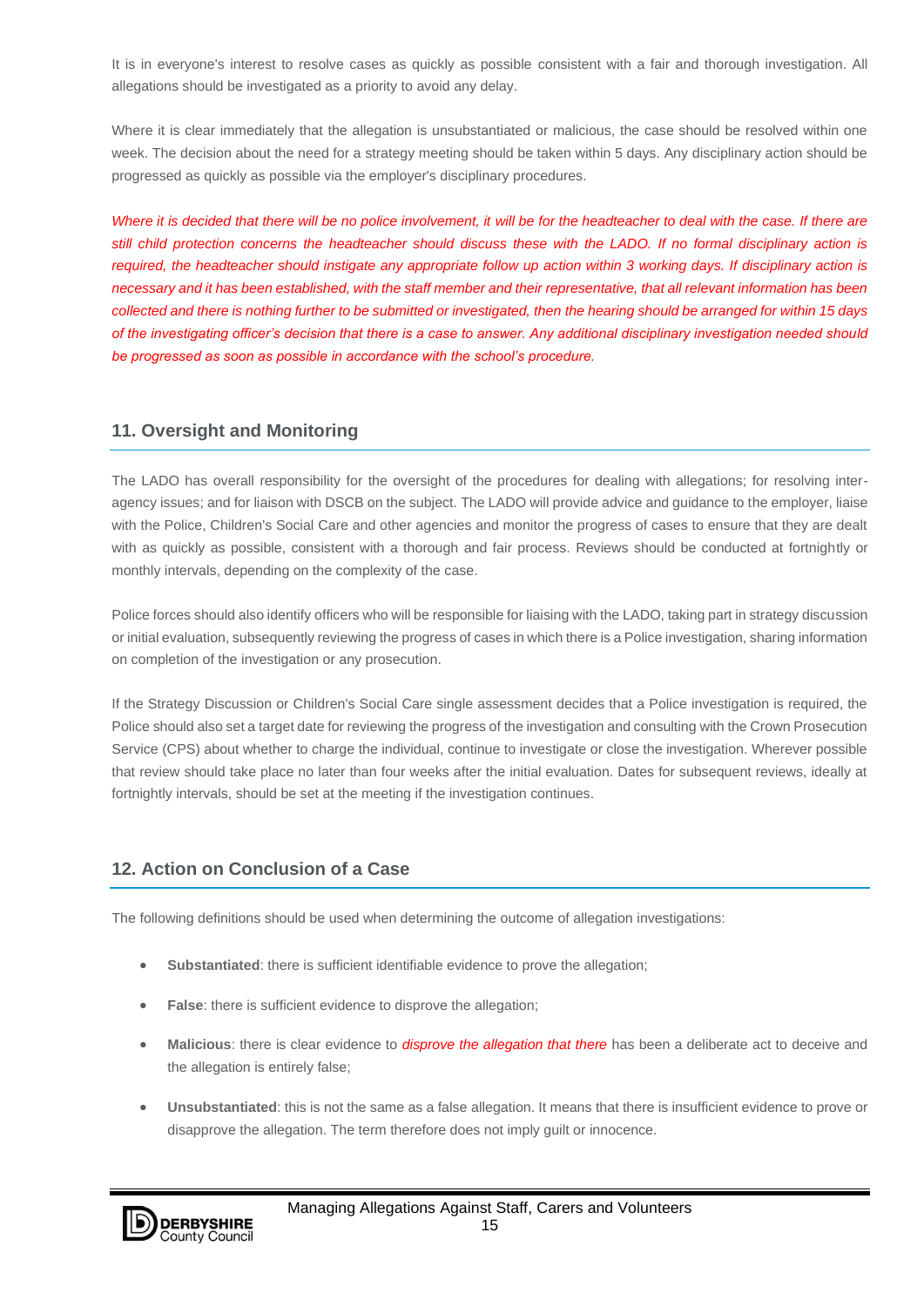The conclusion of any investigation should be clearly communicated in writing by the LADO to the employer, who is then responsible for communicating this to the individual along with any actions agreed within the investigation. Where an individual is self-employed, it must be clearly agreed who will undertake this task and ensure the agreed action is put in place.

If an individual disputes the outcome of an investigation, their right of challenge will ordinarily be with the employer through disciplinary or grievance procedures. Employers, by agreeing actions with the LADO or in a strategy meeting, have accepted responsibility for these decisions and must be able to justify them to an employee or in any employment process. The same applies to any commissioner of a service or user of a volunteer. Where there is no-one in an equivalent position, or the individual has a complaint about the process rather than outcome, they should be informed about the Local Authority complaints procedure http://www.derbyshire.gov.uk/council/complaints/complaints procedure/default.asp .

*At the conclusion of the case it is essential that agreement is reached on the following:*

- *What information will be given to the child/parents and persons affected by the investigation and how, and by whom, this will be done;*
- *What information will be placed on files relating to children and staff;*
- *In the case of malicious allegations whether the record of this should be destroyed or retained in the staff member's personal file.*

*The safeguarding team's Business Services Officer must be notified of the outcomes of all cases, including the outcome of any disciplinary procedures. In addition the officer will ensure the Headteacher/Chair is informed about the outcomes of any criminal action or child protection enquiry. The LADO will make arrangements for liaising with the Headteacher/Chair concerning any action agreed, to ensure that these are implemented.*

Individuals may apply for access to their record under subject access procedure; such applications will be considered by the LADO and relevant documents, appropriately redacted, will be shared.

*If a person who has been suspended can return to work the headteacher should consider how best to facilitate this. The headteacher should consult the LADO about any remaining safeguarding issues or measures. Most employees will benefit from some help and support to return to work after a stressful experience. Depending on the circumstances a phased return and or the provision of a work-place mentor to provide assistance and support in the short term may be appropriate. The headteacher should also consider how best to manage the staff member's re-integration into the school community, in particular with the child or children who made the allegation. There is further guidance in the Suspension section of the LA model disciplinary procedure and accompanying Advice & Guidance. Depending on the staff member's terms and conditions, there may need to be a calculation of whether the employee has any holiday owing.*

## **13. Action following a Criminal Investigation or Prosecution**

The Police or CPS should inform the employer and LADO immediately when a criminal investigation and any subsequent trial is complete, or if it decided to close the investigation without charge, or not to continue to prosecute the case after the person has been charged. In these circumstances the LADO and the employer should discuss whether any further action, including disciplinary action, is appropriate and if so, how to proceed. The information from Children's Social Care and the Police should inform the decision.

## **14. Disciplinary or Suitability Process**

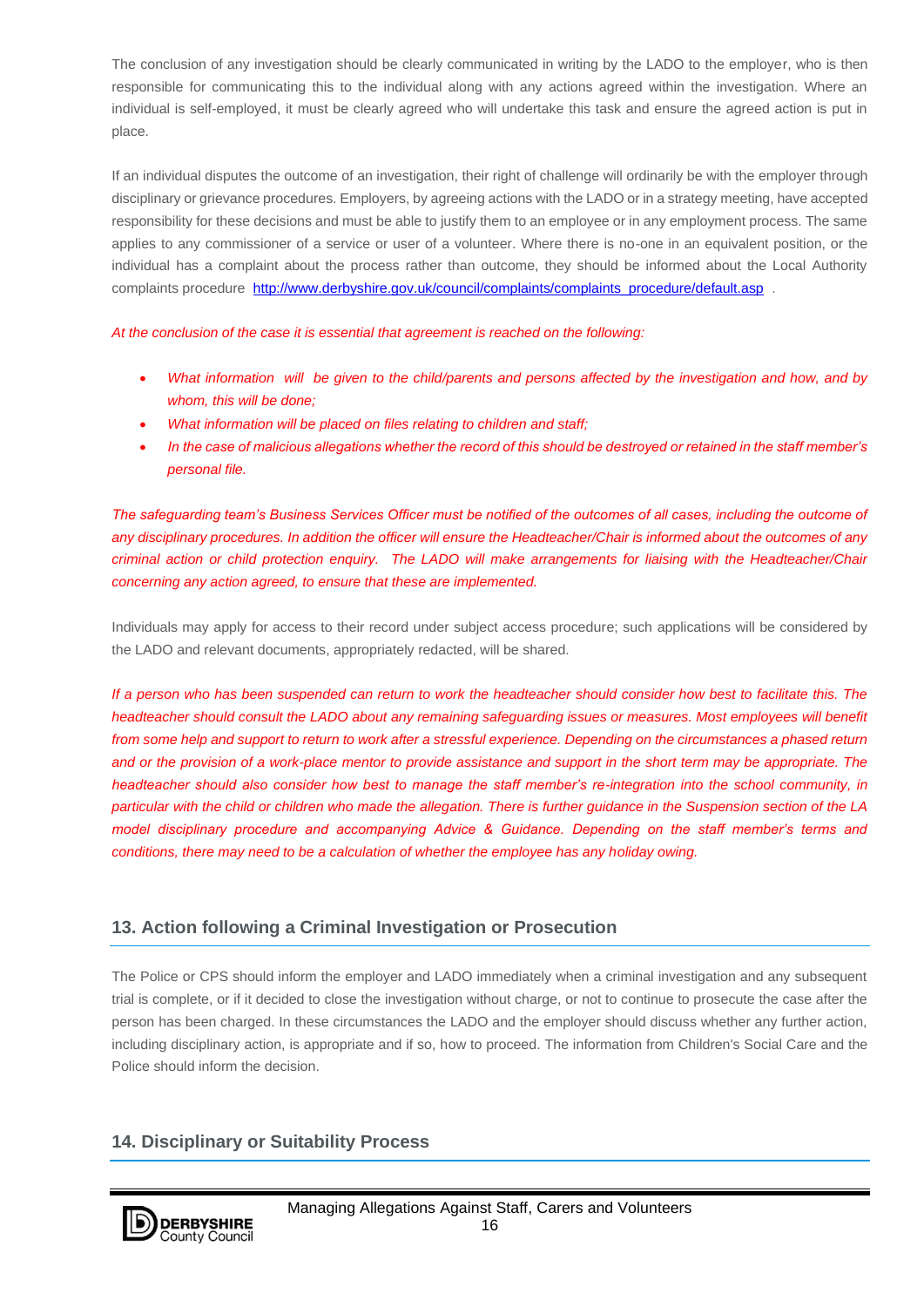The LADO and employer should discuss whether disciplinary or other internal action is appropriate in all cases independently of any decision by the Police and CPS in relation to prosecution. However, the decision regarding any disciplinary action is the sole responsibility of the employer; they will be separately accountable for any such decision, which is subject to the usual criteria and right of appeal as usual under employment law. The employer should always take advice from their HR and/or Legal department.

The discussion should consider any potential misconduct or gross misconduct on the part of the member of staff, and take into account any relevant information from the Police and/or Children's Social Care, the result of any investigation or trial and the different standard of proof in disciplinary and criminal proceedings. Employers should also consider lesser action, such as increased supervision, mentoring, training, or agreed transfer to alternative duties.

In the case of supply, contract and volunteer staff, normal disciplinary procedures may not apply. In these circumstances, the LADO and employer should act jointly with the providing agency.

Where an individual is self-employed, employer options are not available. Consideration should be given to how the individual's activity can be restricted or monitored through working with professional or regulatory bodies, DBS, HSE, local commissioners or Licensing committees. The Police and local DBS teams should ensure that appropriate information is included on any future DBS checks. The individual must be informed of any such action or referral, and it must be clearly agreed who is taking responsibility to do this.

If the allegation is substantiated and the person is dismissed or the employer ceases to use the person's services, or the person resigns or otherwise ceases to provide his or her services, the employer must refer the case to the **[Disclosure and](http://trixresources.proceduresonline.com/nat_key/keywords/dis_barring_service.html)  [Barring Service](http://trixresources.proceduresonline.com/nat_key/keywords/dis_barring_service.html)** for consideration of inclusion on the barred lists; or to refer to any professional body.

There is a legal requirement for employers to make a referral to the Disclosure and Barring Service (DBS) where they think that an individual has engaged in conduct (including inappropriate sexual conduct) that harmed (or is likely to harm) a child or if a person otherwise poses a risk of harm to a child, and an employer has removed the individual from relevant work with children or the person has chosen to cease relevant work in circumstances where they would have been removed had they not done so.

Referral should be made as soon as possible after the resignation or removal of the member of staff involved and within one month of ceasing to use the person's services. Substantiated allegations are also likely to be Professional misconduct cases and should be referred to the relevant regulatory body. *For teachers a referral must also be made to the National College for Teaching and Leadership.*

The employer should provide written confirmation to the LADO of when the referral was reported to the Disclosure and Barring Service, Ofsted and any other regulatory body. In addition the LADO should also be informed of the outcomes of any disciplinary hearings and appeals.

Where it is decided on the conclusion of a case that the individual can be considered for return to work with children, the employer must consult with the LADO about any required safeguarding measures.

## **15. References**

Employers should seek guidance from their personnel/human resources team in regard to including allegations in agency references.

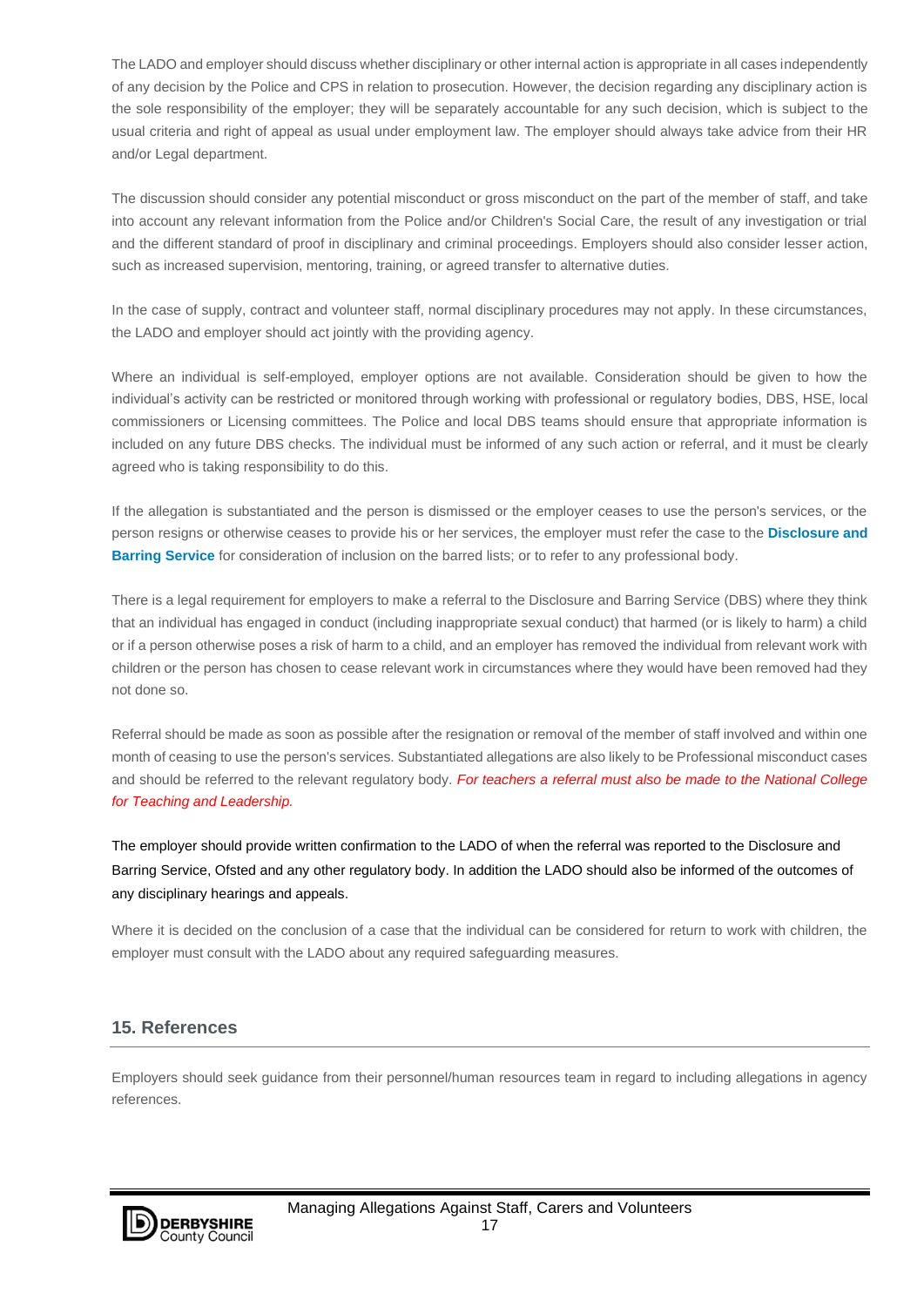Cases in which an allegation was proven to be false, unsubstantiated or malicious should not be included in employer references. A history of repeated concerns or allegations which have all been found to be false, unsubstantiated or malicious, should also not be included in any reference.

#### *See also Section 9, Record Keeping, above.*

*included in references.*

*The LA model Recruitment and Selection procedure includes a recommended reference proforma for providing the relevant information. There is advice on the provision/request of references in the Safer Recruitment statutory quidance from the DfE, contained in Keeping Children Safe in Education 2016 and the safer recruitment training. Information concerning cases where an allegation was proven to be false, unsubstantiated or malicious should not be* 

### **16. Allegations against Foster Carers and Prospective Adoptive Parents**

Allegations against foster carers and prospective adoptive parents will be dealt with under these procedures. Specific details of how to manage these allegations are outlined in the **[Derby Children's Social Care Procedures Manual](http://derbycsc.proceduresonline.com/chapters/p_alleg_foster.html)** and **[Derbyshire](http://derbyshirecaya.proceduresonline.com/chapters/p_alleg_foster.html)  [Council Children and Younger Adult Procedures](http://derbyshirecaya.proceduresonline.com/chapters/p_alleg_foster.html)**.

Any person who receives information, or suspects a child has suffered or is suffering **[Significant Harm](http://trixresources.proceduresonline.com/nat_key/keywords/significant_harm.html)**, must immediately inform the child's social worker or manager. A senior manager within the Fostering Service is identified to be the designated person who liaises with the LADO in all cases to which this procedure applies and manages the allegations process.

Although there may be insufficient evidence to support a Police prosecution, this does not mean that action cannot be taken to protect a child nor that the termination of a foster carer's approval cannot be considered.

It should also be noted that it may be necessary to consider during an investigation what action, if any, should be taken with regard to other children with whom foster carers against whom allegations are made have contact, including their own children.

#### **17. Learning Lessons**

At the conclusion of a case in which an allegation is substantiated, the LADO should review the circumstances of the case with the employer to determine whether there are any improvements to be made to the agency's procedures and practice to help prevent similar events in the future. This should include issues arising from the decision to suspend the member of staff, the duration of the suspension and whether or not the suspension was justified. Lessons should also be learnt from the use of suspension when the individual is subsequently reinstated.

#### **18. Action in Respect of Malicious, False or Unsubstantiated Allegations**

If an allegation is determined to be malicious, false or unsubstantiated, the employer and LADO should consider if the child concerned is in need of any services or if they may have been abused by someone else and refer as appropriate.

*If an allegation is shown to be deliberately invented or malicious, the headteacher may consider whether any disciplinary action against the pupil is appropriate and/or whether the police should be asked to consider if action is appropriate against the accuser or any other person responsible for the allegation, especially one who is not a pupil.*

**See flowchart below**

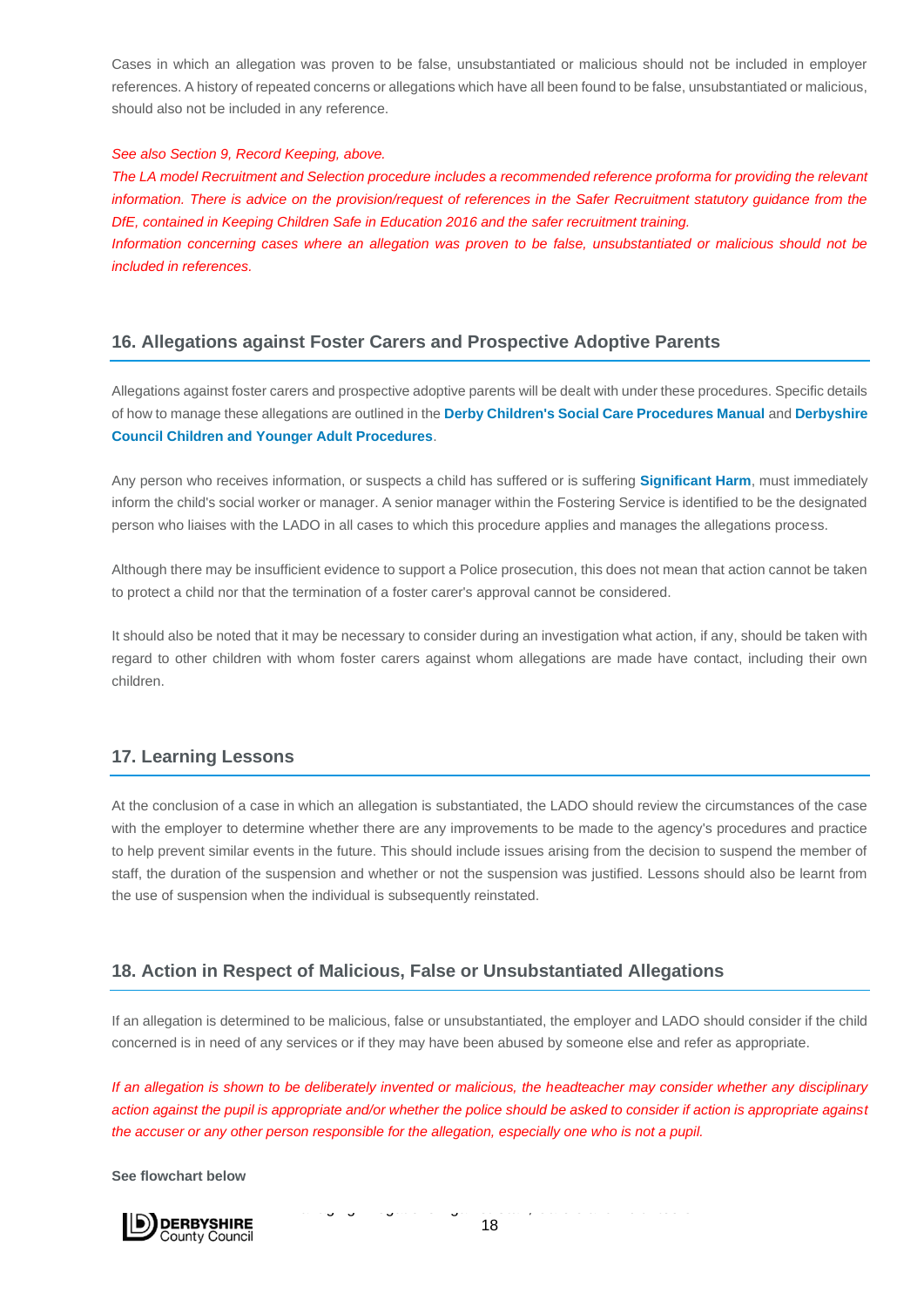**County Council** 



# **Allegations-Concerns against Staff, Volunteers & Carers LADO Process**